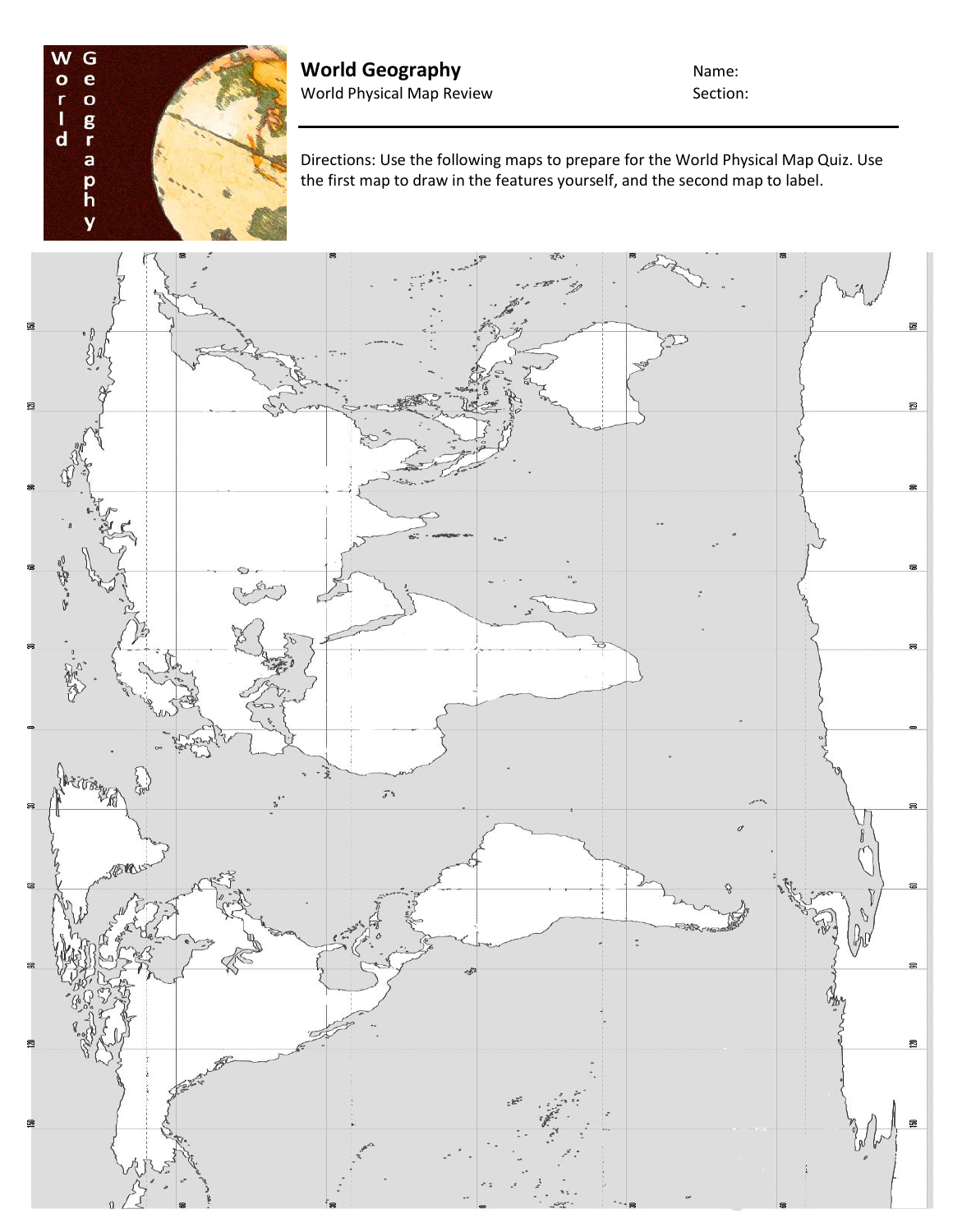## **Physical Geography Word Bank:**

## **Geographical Reference Points**

| seegrupmen nererence romas                |                                      |                                       |                                              |
|-------------------------------------------|--------------------------------------|---------------------------------------|----------------------------------------------|
| Pacific Ocean<br>Arctic Ocean             | <b>Atlantic Ocean</b><br>Equator     | Indian Ocean<br>Prime Meridian        | Southern Ocean<br><b>Tropic of Capricorn</b> |
| <b>Tropic of Cancer</b><br>Compass Rose   | <b>Arctic Circle</b><br>North Pole   | <b>Antarctic Circle</b><br>South Pole | <b>International Date Line</b>               |
| <b>South America</b>                      |                                      |                                       |                                              |
| Lake Maracaibo                            | Caribbean Sea                        | Cape Horn                             | Patagonia                                    |
| Andes Mountains<br>Paraguay River         | <b>Brazilian Highlands</b><br>Llanos | Amazon River                          | Lake Titicaca                                |
| Africa                                    |                                      |                                       |                                              |
| Cape of Good Hope                         | Kalahari Desert                      | Zambezi River                         | Gulf of Aden                                 |
| Red Sea                                   | <b>Straits of Gibraltar</b>          | Serengeti Plain                       | Mt. Kilimanjaro                              |
| Lake Victoria                             | Lake Tanganyika                      | Lake Malawi                           | Congo River                                  |
| Nile River<br>Niger River                 | Ethiopian Plateau                    | Sahara Desert                         | <b>Atlas Mountains</b>                       |
| <b>Europe</b>                             |                                      |                                       |                                              |
| Mediterranean Sea                         | North Sea                            | <b>Baltic Sea</b>                     | Alps                                         |
| Pyrenees Mts.                             | Ural Mts.                            | Carpathian Mts.                       | <b>Thames River</b>                          |
| Danube River                              | <b>Rhine River</b>                   | Seine River                           | Volga River                                  |
| Caucasus Mts.                             | <b>Black Sea</b>                     | Caspian Sea                           |                                              |
| Asia                                      |                                      |                                       |                                              |
| Indus River                               | <b>Ganges River</b>                  | <b>Tigris River</b>                   | <b>Euphrates River</b>                       |
| Arabian Sea                               | Bay of Bengal                        | <b>Yellow River</b>                   | Yangtze River                                |
| South China Sea                           | Philippine Sea                       | Himalaya Mts.                         | Gobi Desert                                  |
| Sea of Okhotsk<br>Sea of Japan (East Sea) | <b>Bering Sea</b>                    | Arabian Desert                        | Siberia                                      |
| <b>North America</b>                      |                                      |                                       |                                              |
| <b>Rocky Mountains</b>                    | Lake Superior                        | Lake Huron                            | <b>Gulf of Mexico</b>                        |
| Appalachian Mts.                          | Mississippi River                    | Missouri River                        | Canadian Shield                              |
| Baja California                           | Baffin Island                        | <b>Great Slave Lake</b>               | Great Bear Lake                              |
| Hudson Bay                                | Sierra Madre Occidental              | West Indies                           |                                              |
| <b>Australia/Pacific Islands</b>          |                                      |                                       |                                              |
| <b>Great Barrier Reef</b>                 | <b>Great Dividing Range</b>          | <b>Darling River</b>                  | Southern Alps (NZ)                           |
| Tasman Sea                                | Coral Sea                            | Great Australian Sea                  |                                              |
| Antarctica                                |                                      |                                       |                                              |
| Ross Sea                                  | Weddell Sea                          | Antarctic Peninsula                   |                                              |